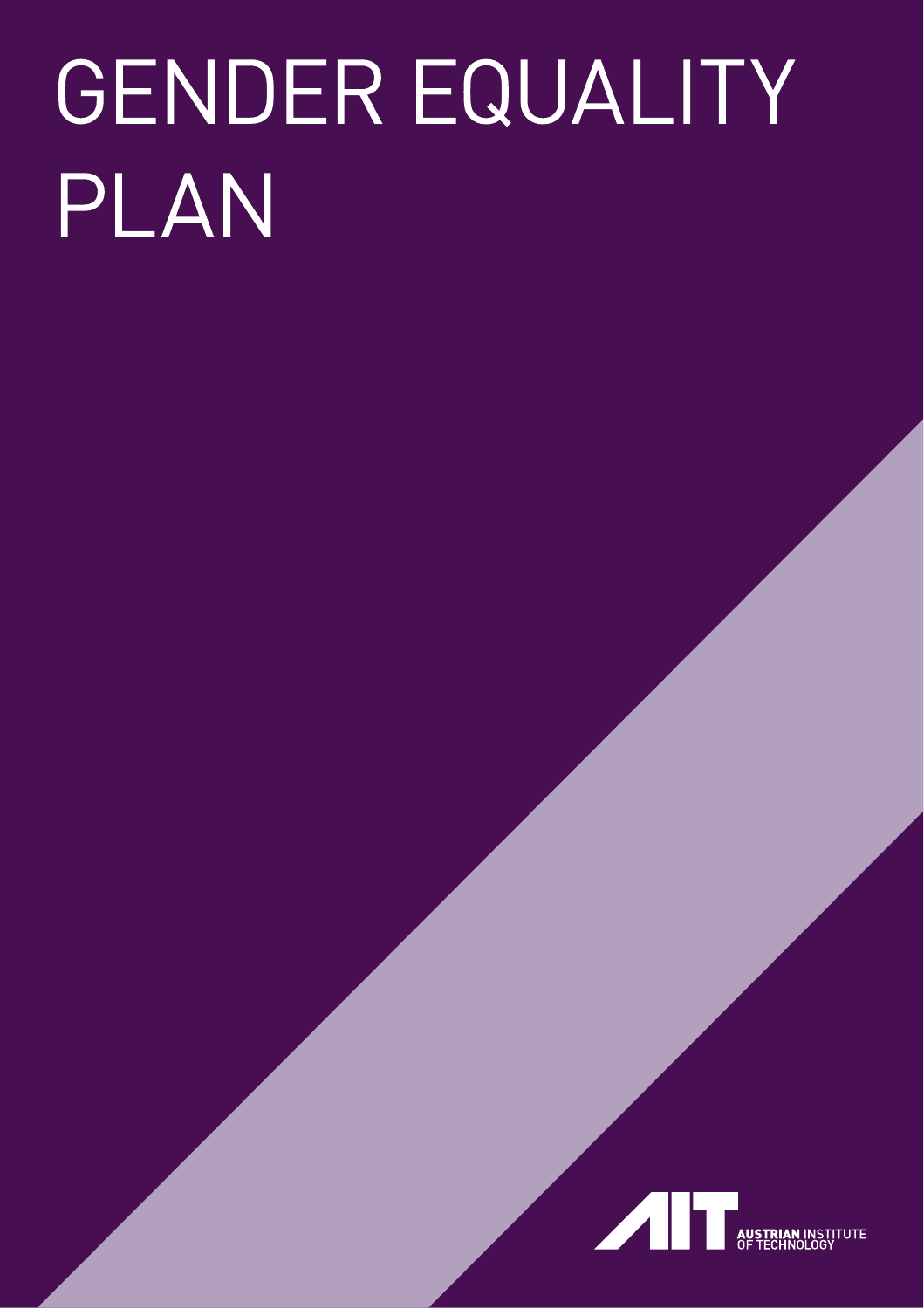# TABLE OF CONTENTS

| $\mathbf 1$    |       |  |
|----------------|-------|--|
| 2              |       |  |
| 3              |       |  |
|                | 3.1   |  |
|                | 3.2   |  |
|                | 3.3   |  |
|                | 3.4   |  |
|                | 3.5   |  |
|                | 3.6   |  |
|                | 3.7   |  |
| $\overline{4}$ |       |  |
|                | 4.1   |  |
|                | 4.1.1 |  |
|                | 4.1.2 |  |
|                | 4.1.3 |  |
|                | 4.1.4 |  |
|                | 4.2   |  |
|                | 4.3   |  |
|                | 4.4   |  |
| 5              |       |  |
| 6              |       |  |
|                | 6.1   |  |
|                | 6.1.1 |  |
|                | 6.1.2 |  |
|                | 6.1.3 |  |
|                | 6.1.4 |  |
|                | 6.1.5 |  |
|                | 6.1.6 |  |
|                | 6.1.7 |  |
|                | 6.2   |  |
|                | 6.2.1 |  |
|                | 6.2.2 |  |
|                | 6.2.3 |  |
|                | 6.2.4 |  |
|                | 6.2.5 |  |
| $\overline{7}$ |       |  |
|                |       |  |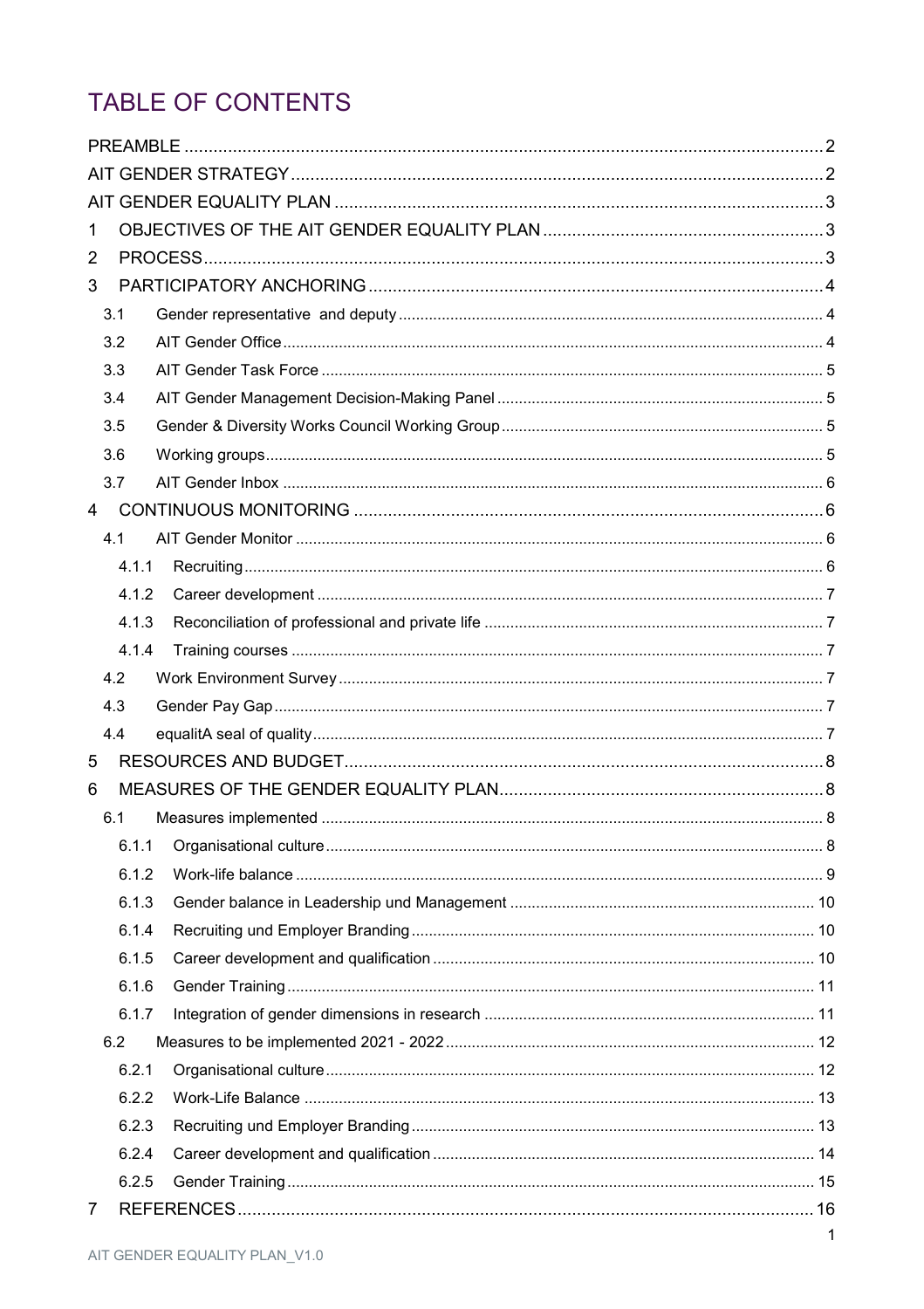# <span id="page-2-0"></span>PREAMBLE

Employees are the most important capital of any company, especially in times of immense international competition. This is all the more true for a research and technology organisation that assumes a prominent role on the international innovation stage.

Key management tasks include strategically bundling corporate knowledge, channelling know-how into specific research domains and technology markets in a targeted manner and developing scientific personnel with an eye to the future. A successful R&D company must therefore offer employees an inspiring working environment: This can be achieved with a culture of openness, diversity and appreciation as well as with motivational career development opportunities. Innovations thrive on different approaches and problem-solving perspectives. The decisive impulses for this are teams with employees from different cultural backgrounds and the equal promotion of all genders.

Aware of the fundamental importance of an open gender culture for scientific excellence, the AIT Austrian Institute of Technology pursues a comprehensive strategy to support diverse thought patterns and approaches so that different scientific and social skills from different educational contexts and gender-role-specific competences can develop optimally in the interest of the company's mission.

# <span id="page-2-1"></span>AIT GENDER STRATEGY

With the AIT Gender Strategy, the AIT aims to increase the proportion of women in science and research both broadly in society and within the organisation itself, as well as to raise understanding of gender issues among project partners. It is essential to establish fairness across all genders in careers, to sensitise the public to this highly relevant societal topic and to further improve the professional situation of women in everyday life in science.

With the AIT Gender Strategy, the AIT has set its sights on five key goals:

- 1. Contributing added value to AIT's core business
	- o Contributing to ensuring a competent next generation of personnel
	- o Strengthening creativity, innovative strength and problem-solving competence through diversity
	- $\circ$  Contributing to the creation of an open culture of cooperation built on trust
- 2. Contributing to AIT's brand development as a company with high corporate social responsibility (CSR) standards
- 3. Sustainable fulfilment of the specific performance targets of the owners, the Federal Ministry for Climate Protection, Environment, Energy, Mobility, Innovation and Technology (BMK) and the Association for the Promotion of Research and Innovation of the Federation of Austrian Industries (IV) with improved innovation dynamics
- 4. Setting an example for other companies in the Austrian economy by making the AIT Gender Programme available to other companies as an exemplary "blueprint" for the implementation of gender-related measures
- 5. Contributing to changing the work culture in Austria and incentivising young and highly talented women to pursue careers in STEM fields (i.e. mathematics, computer science, natural and engineering sciences and technology) through a comprehensive approach toward gender.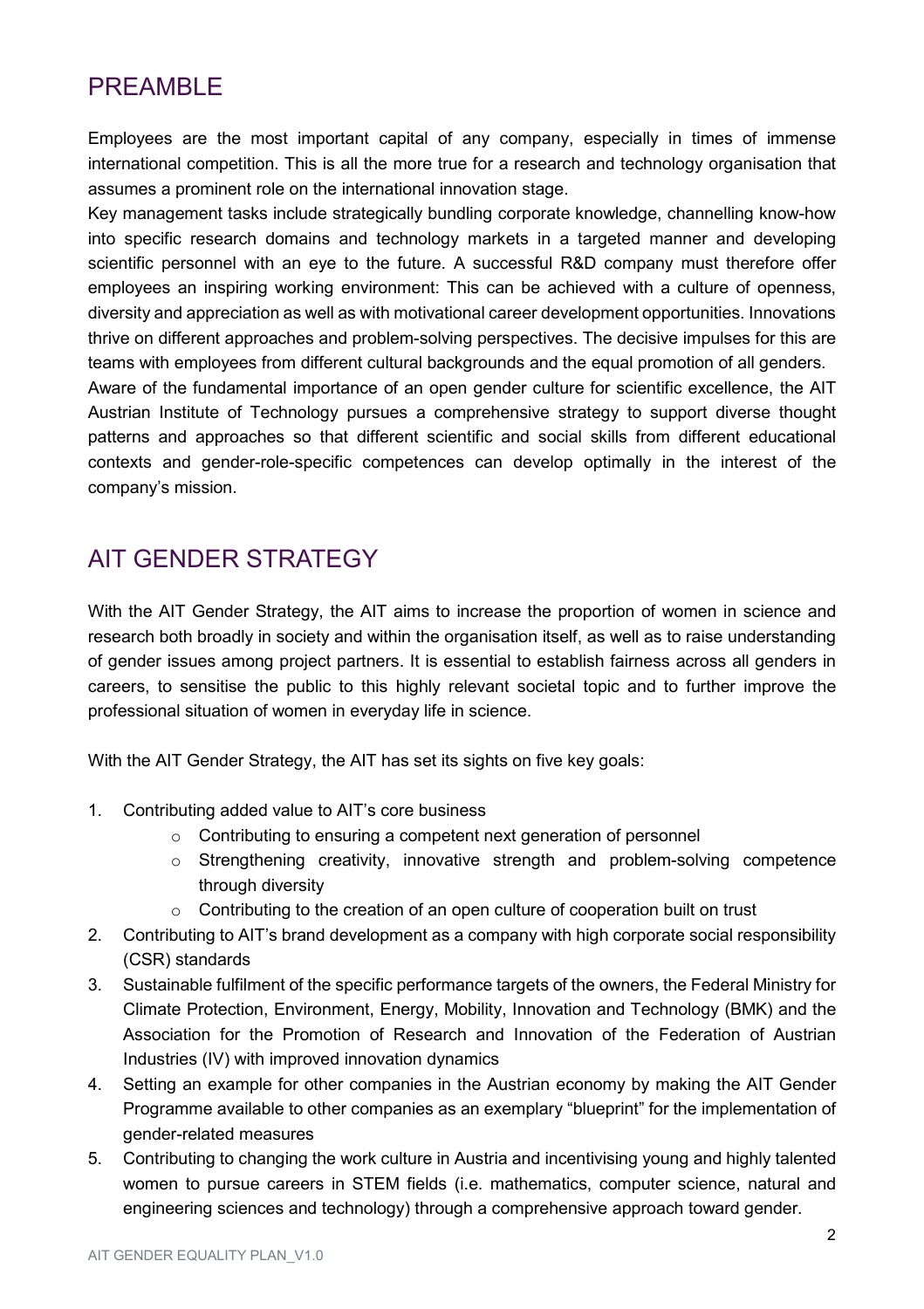The AIT Gender Strategy is published as part of the AIT Strategy 21+ on the intranet and can be viewed by all employees at any time. It is the basis for the AIT Gender Equality Plan.

In 2020, the AIT gender equality measures programme was awarded the **equalitA** seal of approval for the internal promotion of women by the Federal Ministry for Digital and Economic Affairs (see 4.4).

# <span id="page-3-0"></span>AIT GENDER EQUALITY PLAN

# <span id="page-3-1"></span>1 OBJECTIVES OF THE AIT GENDER EQUALITY PLAN

- **·** Implementation of structures, institutions and working groups for ongoing discussion and ensuring a permanent gender discourse in the company
- Sustainable provision of resources for gender equality measures in the company
- **■** Increasing the proportion of women in the company through recruiting, personnel development and the provision of adequate work-life balance
- Supporting an appreciative organisational and communication culture through clear positioning and messages to market competitors externally and to all employees internally
- **Contributing to gender-sensitive research projects by providing documents and tools for AIT** management and staff.

# <span id="page-3-2"></span>2 PROCESS

An iterative process was established to implement the AIT gender strategy and gender equality measures.

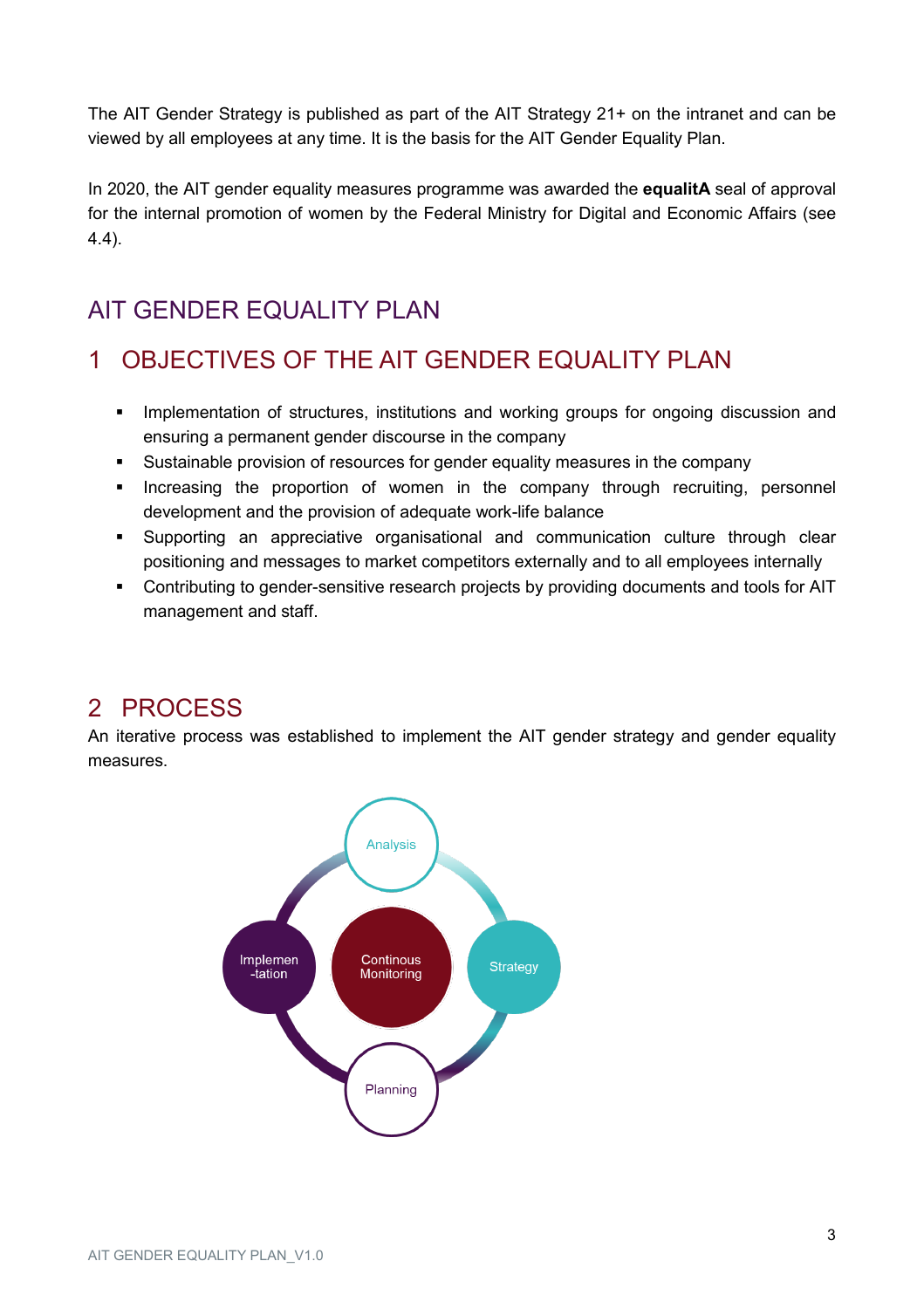This process ensures that:

- the AIT gender strategy is based on quantitative and qualitative analyses,
- equality-oriented goals are formulated in a participatory process,
- measures and instruments derived from these are implemented,
- the efficiency of the instruments and the level of goal achievement are regularly evaluated,
- deviation and cause analyses are developed and
- the results of this evaluation are communicated transparently to the organisation and its employees.

# <span id="page-4-0"></span>3 PARTICIPATORY ANCHORING

For an effective and continuous implementation of gender equality measures, institutions are implemented that involve the different hierarchical levels and employee groups in the development of gender activities.

# <span id="page-4-1"></span>**3.1 Gender representative and deputy**

The gender representative is a management-level employee appointed by the management for a period of 2 years.

The function of the gender representative includes the following tasks:

- Management of the AIT Gender Office
- Management of the AIT Gender Task Force
- Chairing the gender management decision-making panel
- **•** Development of the AIT gender strategy with goals and measures within the framework of the gender equality plan together with the institutions involved and final coordination with the AIT Managing Directors
- Organisation of internal and external events on the topic of gender equality in the fields of research and technology
- Participation in events and representation of the AIT in gender matters
- Communication of gender issues in close consultation with Corporate Communications

The deputy represents the gender representative in all aspects and acts as an alternative contact person. These tasks are taken over by the Head of Recruiting & HR Development, thus ensuring continuity in the monitoring and implementation of gender equality measures in the event of a rotation of the gender representative.

# <span id="page-4-2"></span>**3.2 AIT Gender Office**

The Gender Office is responsible for the operational implementation of the measures set out in the Gender Equality Plan. It is composed of a panel of experts and meets as a core team for regular coordination.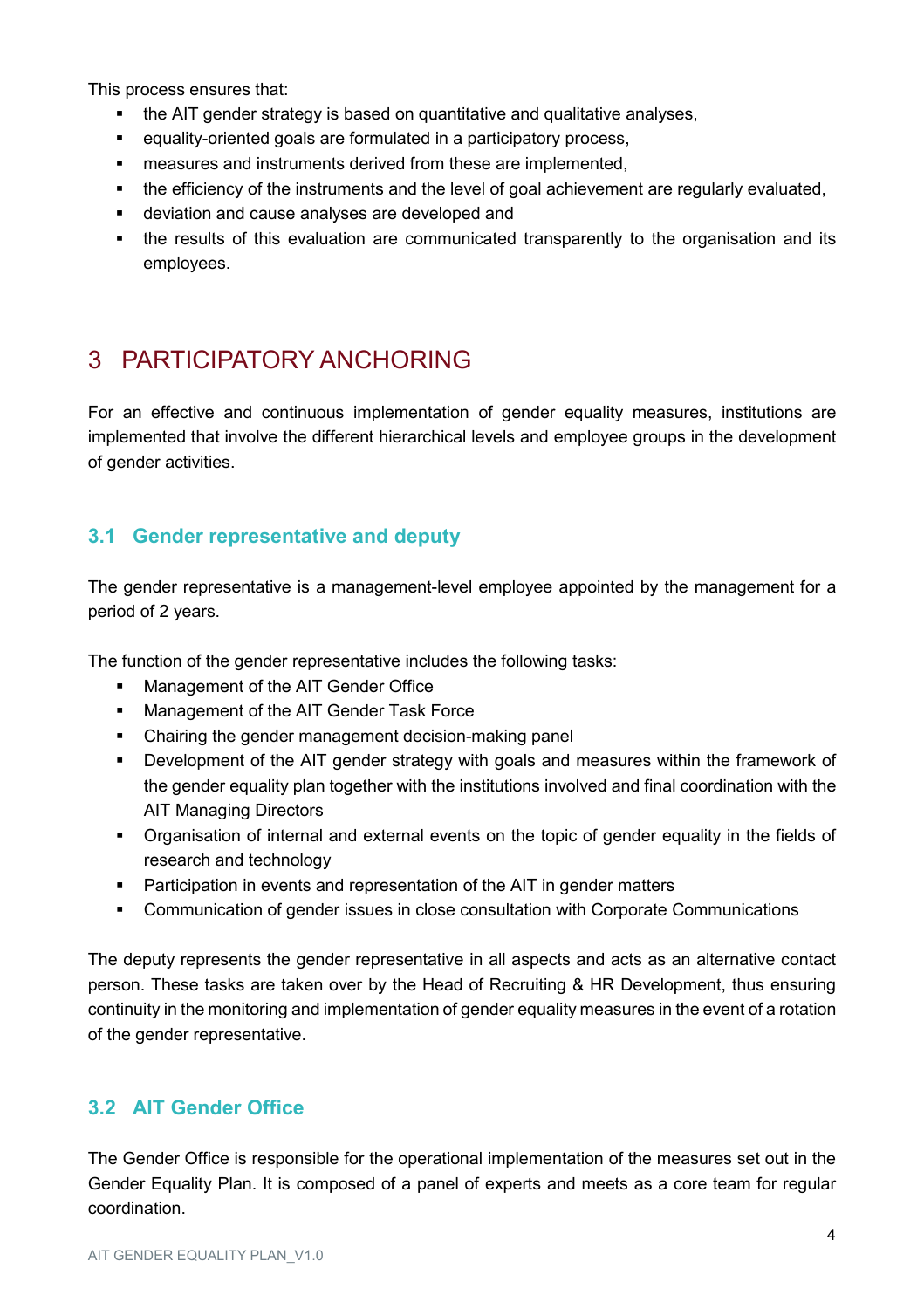The Gender Office is managed by the gender representative, while the organisation and implementation of operational measures and initiatives is the responsibility of the gender representative's deputy.

# <span id="page-5-0"></span>**3.3 AIT Gender Task Force**

The AIT Gender Task Force acts as a sounding board for the Gender Office and the AIT management for the conception and implementation of gender measures in the company. The Gender Task Force ensures the broadest possible communication of gender activities and measures in the organisation and acts as an important source of information for the definition of specific gender measures. The Gender Task Force is chaired by the gender representative and is composed of:

- Gender representative and deputy (= Head of Recruiting & HR Development)
- Representatives of all corporate divisions from different hierarchical levels
- Head of Human Resources & Social Services
- Chairperson of the works council
- Representative from Corporate and Marketing Communications
- Representatives of the AIT subsidiaries

# <span id="page-5-1"></span>**3.4 AIT Gender Management Decision-Making Panel**

The AIT gender management decision-making panel consists of the AIT management, the gender representative and his/her deputy and is moderated by the gender representative.

The AIT gender management decision-making panel ensures that

- **•** gender measures are taken as an AIT management decision and communicated and implemented accordingly in the respective organisational units,
- processes are established for the effective implementation of the measures and
- meaningful gender monitoring is carried out.

# <span id="page-5-2"></span>**3.5 Gender & Diversity Works Council Working Group**

The Gender & Diversity Working Group of the AIT Works Council meets every six months, or more frequently if necessary, to discuss gender and diversity issues, address internal issues and initiate any necessary measures. Based on this, the working group contributes to the formulation of gender measures and is thus an important source of information on gender and diversity-related concerns of the staff.

# <span id="page-5-3"></span>**3.6 Working groups**

To support the gender equality plan, working groups are created to discuss different aspects of gender equality at AIT.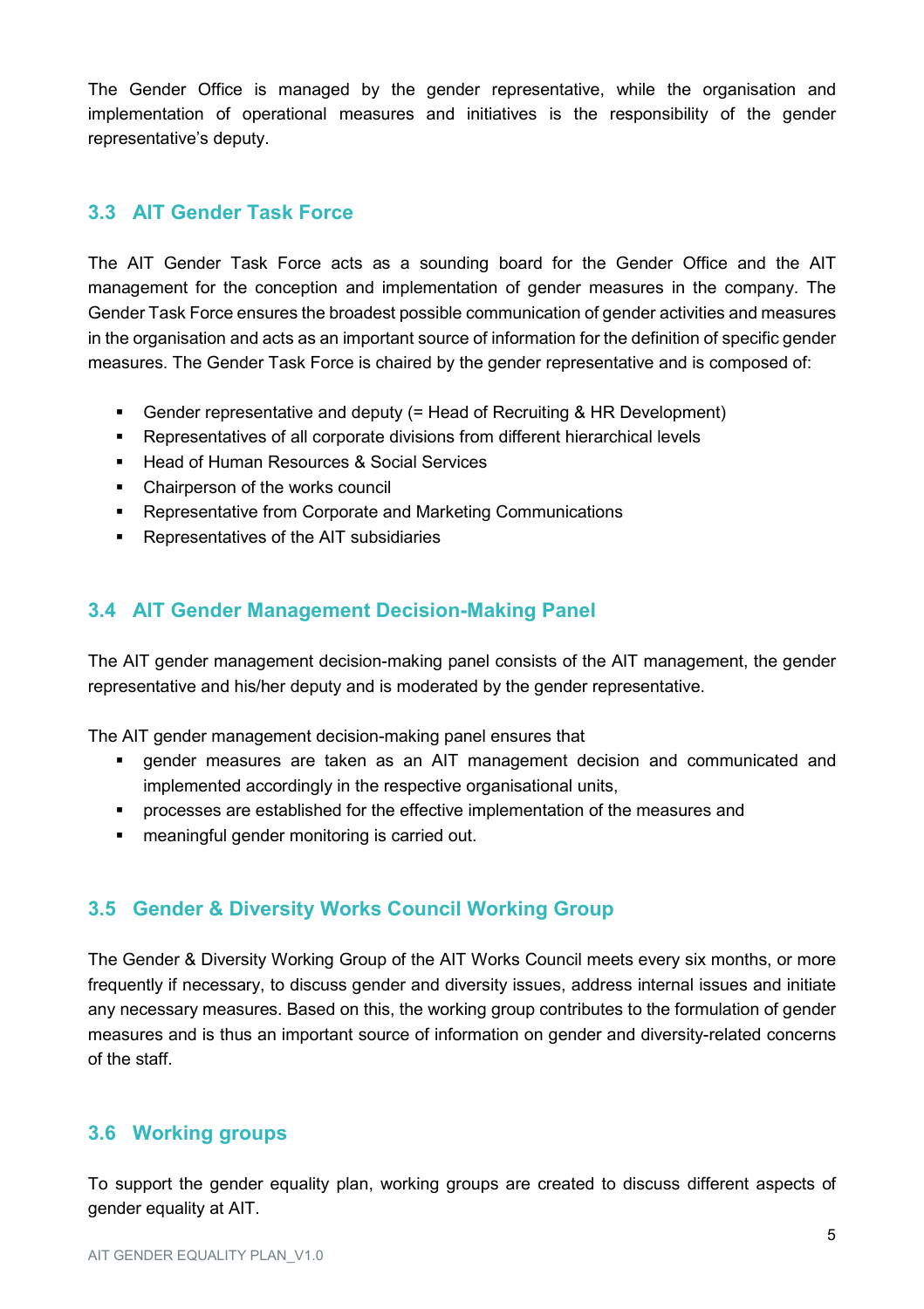- **"Women & Leadership @ AIT" working group:** As part of this initiative, all women at the AIT are invited to discuss which aspects can hinder or support women in terms of reaching or aspiring to senior or leadership positions. Female employees at AIT are invited to exchange and articulate their views by the management. The Gender Office initiates these panels and summarises discussion results in a structured and anonymised form. These results provide an important basis for deriving concrete measures and evaluating ongoing activities.
- **"Gender & Management @ AIT" working group:** AIT executives discuss different aspects that can potentially hinder or support women in terms of reaching or aspiring to senior or leadership positions. The results of the discussion also contribute to the development of measures.

# <span id="page-6-0"></span>**3.7 AIT Gender Inbox**

All employees should have a simple and easily accessible opportunity to speak out on gender issues. Two structures were implemented for this purpose:

- A Gender email inbox: Supervision is provided by the Gender Office
- A "Mailbox" for anonymous suggestions/complaints via in-house mail to the gender representatives or the Gender Office.

# <span id="page-6-1"></span>4 CONTINUOUS MONITORING

The definition of the objectives of the AIT gender programme, as well as the evaluation of the effectiveness of the measures, are carried out through continuous monitoring by means of various instruments and defined indicators.

# <span id="page-6-2"></span>**4.1 AIT Gender Monitor**

The AIT Gender Monitor is compiled annually (since 2017) and published on the intranet, where it is accessible to all employees. It provides the AIT with a useful source of data over time. In addition to the standard parameters, event-related evaluations and analyses are also carried out as required. Currently, key figures are collected on the following aspects:

#### <span id="page-6-3"></span>**4.1.1 Recruiting**

- Ratio of female applications to recruitment of female employees
- Proportion of women among young scientists (PhD positions)
- Proportion of female interns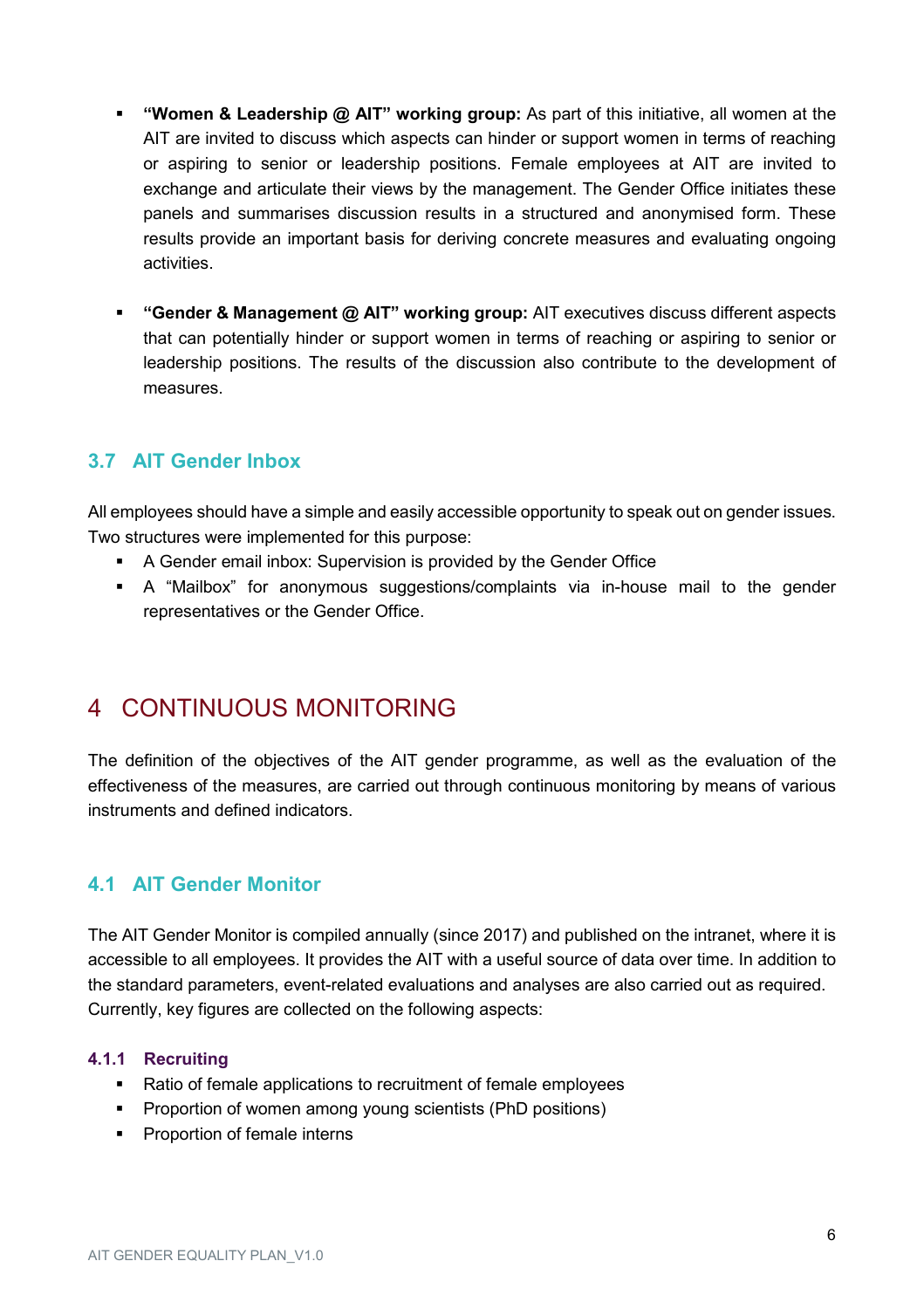#### <span id="page-7-0"></span>**4.1.2 Career development**

- Proportion of women by occupation (Science, Research Engineering, Expert Advice, Technical Services, Support, Management)
- **•** Share of women by occupational level (junior, mid-level, senior, management)
- Female project leaders indicator: Proportion of female scientific project leaders to proportion of female scientists
- Leaky pipeline: Development of the proportion of women across the hierarchy levels

#### <span id="page-7-1"></span>**4.1.3 Reconciliation of professional and private life**

- Career development and employment levels of all employee groups
- Use of (parental) leave option across all employee groups

#### <span id="page-7-2"></span>**4.1.4 Training courses**

■ Participation rate in training on gender in the context of diversity

## <span id="page-7-3"></span>**4.2 Work Environment Survey**

<span id="page-7-9"></span>The Work Environment survey consists of a legally required portion analysing psychosocial stress in the workplace<sup>[1](#page-7-6)</sup> and AIT-specific portions on aspects of working and leadership at AIT, as well as a focus on gender and diversity. The survey is conducted every two years (since 2016), and in a company-wide process, mandatory measures are to be derived and implemented at the level of the organisational units and reported to the management and Head of Recruiting & HR Development. The results of the employee surveys are available to all employees on the intranet.

# <span id="page-7-4"></span>**4.3 Gender Pay Gap**

<span id="page-7-10"></span>The Federal Income Report<sup>[2](#page-7-7)</sup> is collected every 2 years, as required by law, and shows the income differences between women and men. In this way, the median values of the total remuneration are calculated and a comparison made between each remuneration group.

Continuous monitoring allows current developments to be taken into account and integrated into the measures of the AIT Gender Equality Plan. For more detailed information, please contact the AIT works council.

# <span id="page-7-5"></span>**4.4 equalitA seal of quality**

<span id="page-7-11"></span> $\overline{a}$ 

In 2020, the AIT Equality Measures Programme received the seal of approval **equalitA[3](#page-7-8)** for in-house women's advancement from the Federal Ministry for Digital and Economic Affairs.

<span id="page-7-6"></span>[1](#page-7-9)

[https://www.arbeitsinspektion.gv.at/Gesundheit\\_im\\_Betrieb/psychische\\_Belastungen/Arbeitsplatzevaluierung](https://www.arbeitsinspektion.gv.at/Gesundheit_im_Betrieb/psychische_Belastungen/Arbeitsplatzevaluierung_psychischer_Belastungen.html) [\\_psychischer\\_Belastungen.html](https://www.arbeitsinspektion.gv.at/Gesundheit_im_Betrieb/psychische_Belastungen/Arbeitsplatzevaluierung_psychischer_Belastungen.html)

<span id="page-7-7"></span>[<sup>2</sup>](#page-7-10) <https://www.oeffentlicherdienst.gv.at/fakten/einkommensbericht/index2.html>

<span id="page-7-8"></span>[<sup>3</sup>](#page-7-11) <https://www.bmdw.gv.at/Themen/Wirtschaftsstandort-Oesterreich/equalitA.html>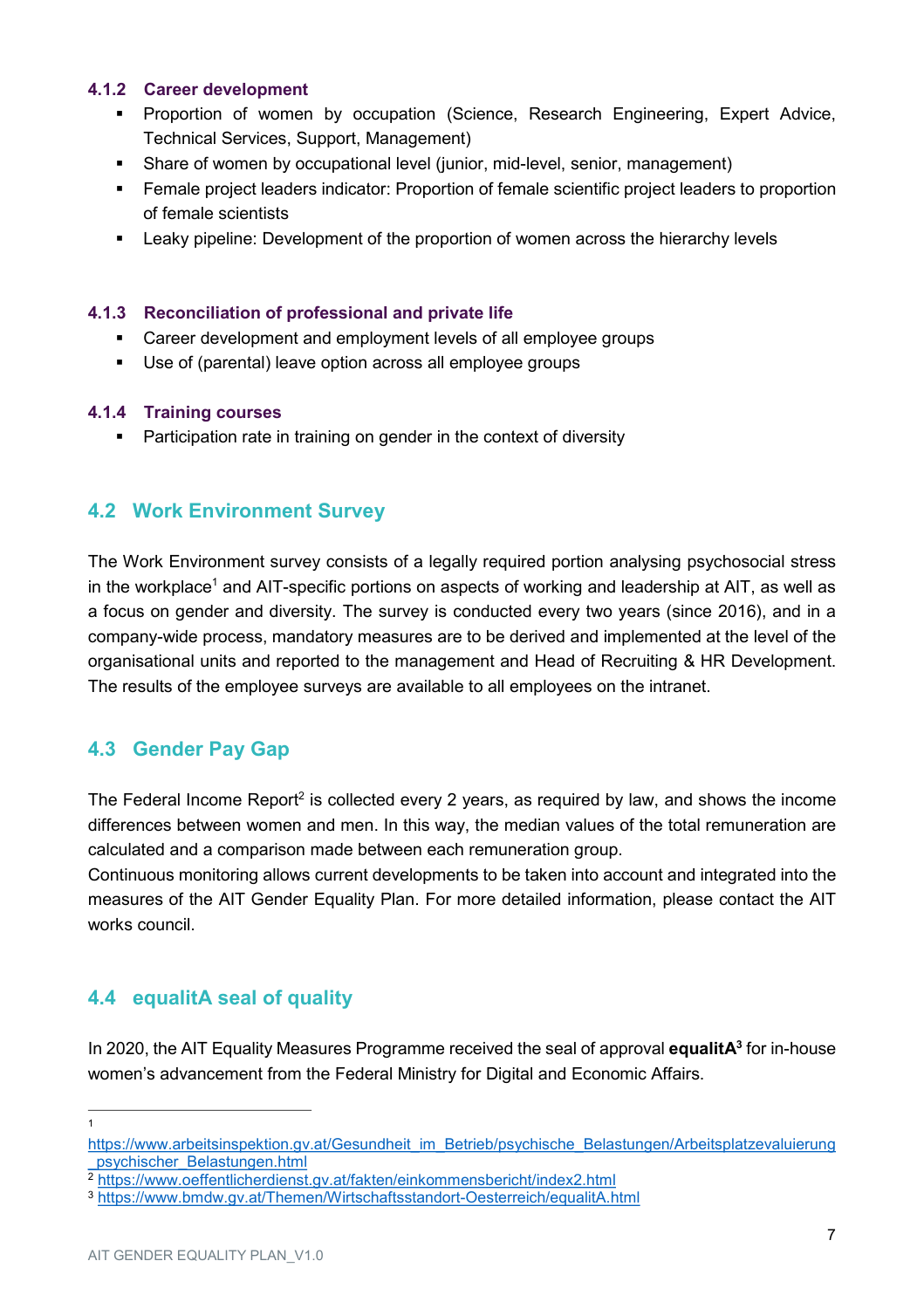The equalitA seal of quality is awarded to companies:

- that promote women within the company,
- **•** that ensure gender equality within the company,
- that promote women's careers and make them visible, thus supporting professional equality of all genders both within their own company and beyond.

# <span id="page-8-0"></span>5 RESOURCES AND BUDGET

The organisation provides the gender representative and the Gender Office with an annual budget based on the action plan as well as the necessary resources (personnel resources, space and material expenses). In addition, the staff members nominated for the various institutions and working groups are enabled to participate in the associated meetings and activities (e.g. training courses, information events).

# <span id="page-8-1"></span>6 MEASURES OF THE GENDER EQUALITY PLAN

The measures of the equality plan include the ongoing measures implemented in the organisation in previous years [\(6.1 M](#page-8-2)easures implemented) as well as the measures currently being implemented [\(6.2](#page-12-0) Measures to be implemented 2021-2023).

The measures of the gender equality plan are accessible on the intranet and include details on the individual measures and, in particular, information on the institutions, units and/or groups of people responsible for implementation. This form of presentation provides clarity regarding responsibilities and gives employees the opportunity to actively demand implementation from those responsible.

# <span id="page-8-2"></span>**6.1 Measures implemented**

#### <span id="page-8-3"></span>**6.1.1 Organisational culture**

#### **Objective: Embedding gender equality as part of the organisational culture**

A corresponding organisational culture and work-life balance are the key factors for a gender-equal company, which in turn is the prerequisite for innovation, attractiveness as an employer and thus economic success. The following measures therefore support gender-responsive communication and, above all, the creation and maintenance of gender-responsive framework conditions in the company:

- **Gender equality, respect and empowerment are at the heart of our corporate understanding** and are accordingly enshrined in our in-house quality guidelines [RL30-AIT](https://www.ait.ac.at/karriere/workait/code-of-conduct)  [AIT Code of Conduct](https://www.ait.ac.at/karriere/workait/code-of-conduct) and RL31-AIT [AIT Code of Leadership.](https://www.ait.ac.at/fileadmin/cmc/downloads/New_Career/AIT_COL_de.pdf)
- **Gender and diversity issues are part of corporate communication**
	- o I**nternal gender information platform for effective and transparent communication of AIT gender activities** to AIT staff has been realised. The topics include gender strategy, gender action plan, functions of gender representatives and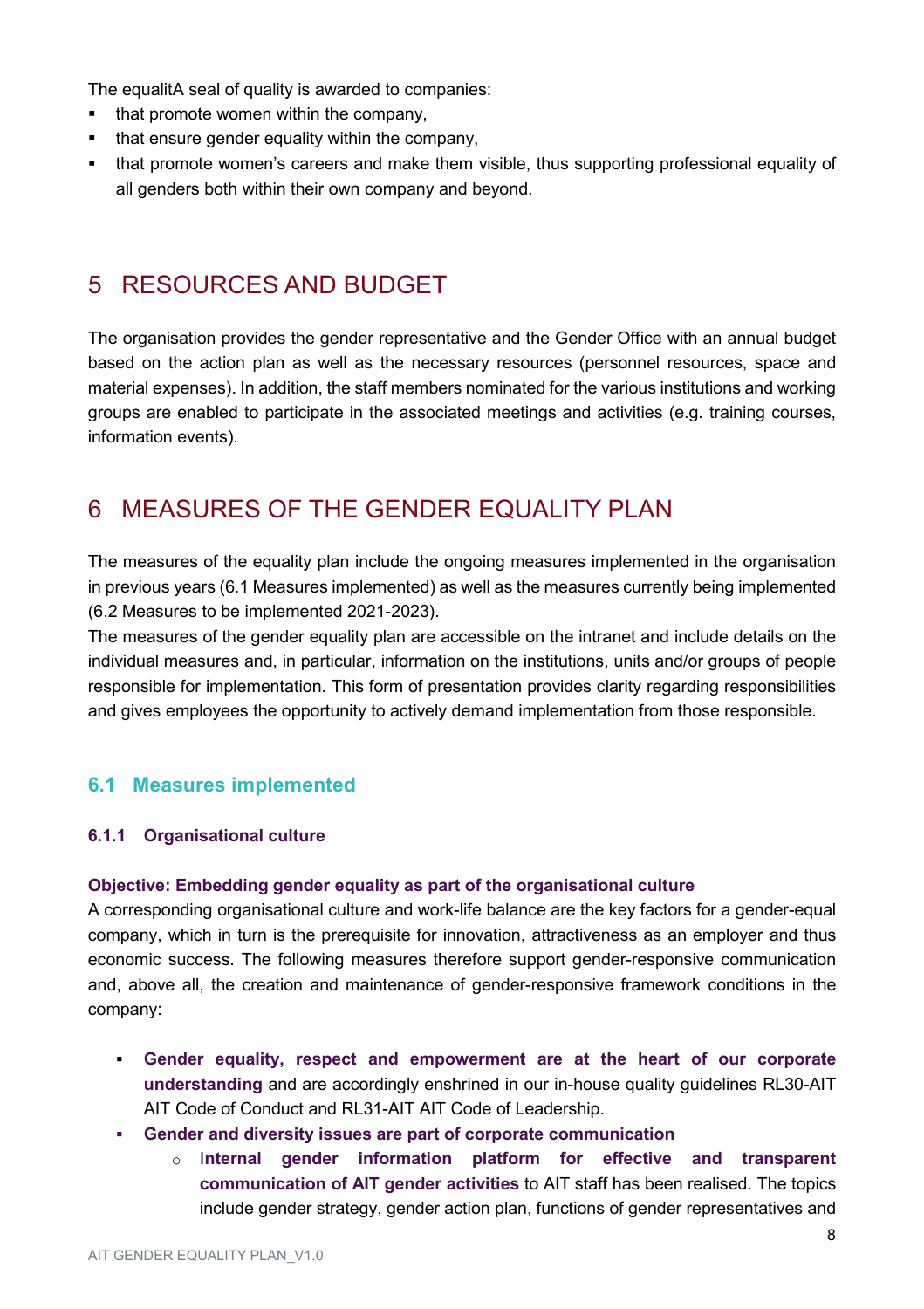<span id="page-9-4"></span>related institutions as well as announcements and reports on all activities (events, network meetings, ...), rounded off by  $\mathsf{FAQs}^4$  $\mathsf{FAQs}^4$ .

- o The **use of gender-equitable language in internal and external communication** is anchored in a binding corporate guideline. Gender-sensitive language and image selection is quality assured by Corporate Communications.
- o **Clear rules for dealing with sexual harassment as well as bullying, bossing and staffing** in the workplace and in business relationships are enshrined in the QM system [RL30-AIT AIT Code of Conduct](https://www.ait.ac.at/karriere/workait/code-of-conduct) and communicated separate company-wide in brochures<sup>[5](#page-9-3)</sup>.
- <span id="page-9-5"></span>o **"Women in Research" is dedicated as a separate major communication focus for the top achievements and fields of work of our female experts**. External and internal public relations work go hand in hand here to offer women more space and a stage.
- o **Gender-sensitive employer branding** (see point 6.1.4)
- **AIT Women's Network:** This network is led by a core team and provides networking for all women at AIT on a formal level (knowledge transfer and training opportunities) as well as an informal level.

## <span id="page-9-0"></span>**6.1.2 Work-life balance**

## **Objective: Supporting our employees in creating personal work-life balance**

The expectations for a work-life balance depend on what stage of life and career someone is in. The models established at AIT make it possible to organise working life according to individual needs and thus achieve an optimal work-life balance.

- **Parental leave:** Special regulation recorded in the collective research agreement
- **"Daddy Weeks":** The possibility of two weeks' leave for fathers on the birth of a child is ensured in a company agreement.
- Support for **paternity leave** and part-time leave for fathers are anchored in a company agreement.
- **Childcare offered** at the main site in Vienna in cooperation with neighbouring company (Siemens AG Austria).
- **Flexible (part-time) working models:** Possibility to arrange flexible working time adapted to individual needs in terms of extent and location as well as flexibility of the place of work (**Teleworking**).

<span id="page-9-2"></span><span id="page-9-1"></span>-[4](#page-9-4) FAQs on gender issues

<span id="page-9-3"></span>[<sup>5</sup>](#page-9-5) AIT QM Document RL30-MD01-AIT "Dealing with sexual harassment", AIT QM Document RL30- MD02-AIT "Dealing with bullying"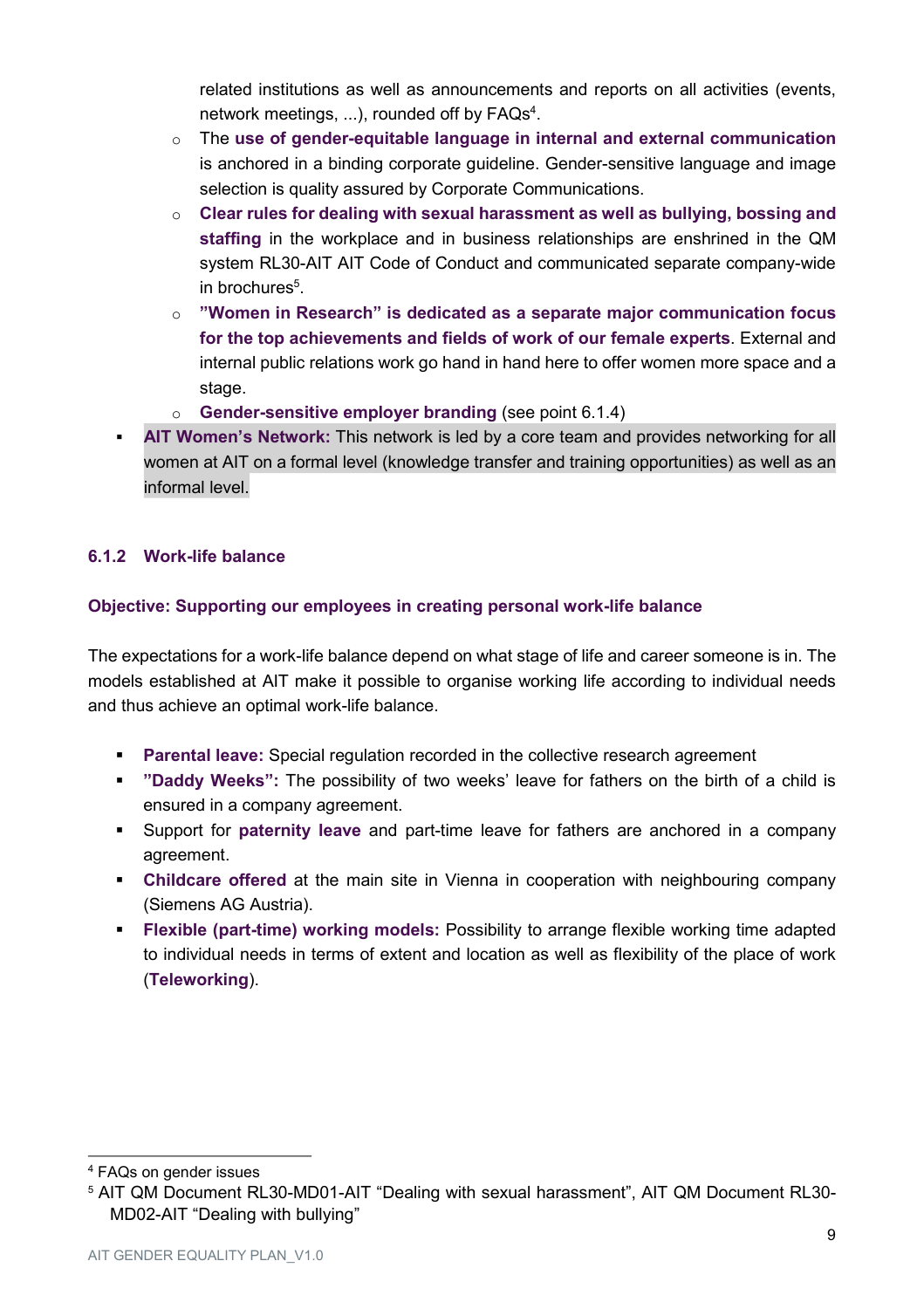#### **6.1.3 Gender balance in Leadership and Management**

#### **Objective: Gender equality in professional development potential**

[RL30-AIT](https://www.ait.ac.at/karriere/workait/code-of-conduct) **Code of Conduct** details the self-image of the AIT Austrian Institute of Technology GmbH as an organisation in which equal opportunities, fairness, communicative openness, empowerment and committed participation in the design of processes and structures is essential..

The **corporate strategy** of the AIT Austrian Institute of Technology GmbH defines corresponding measures for equal rights and the promotion of women at the AIT. Accordingly, job advertisements for management positions are published on the AIT Job board (both internally and externally). In the spirit of gender equality, women are expressly invited to apply.

#### <span id="page-10-0"></span>**6.1.4 Recruiting und Employer Branding**

## **Objective: Increasing the proportion of qualified female applicants for vacancies at all hierarchical levels**

- **Gender-sensitive Employer Branding**: The company presents itself as a diverse company with excellent researchers (brand essence, corporate image internally and externally, [https://www.ait.ac.at/karriere/diversity\)](https://www.ait.ac.at/karriere/diversity).
- Women researchers are promoted as **role models**, with a focus on positioning themselves as experts in their fields. Job advertisements are designed in a gender-sensitive way.
- **EXEDENT Internships** for schoolgirls and female students. Female interns are included in the AIT talent pool and targeted for future positions (e.g. for Master's theses, PhD positions).
- **Targeted approach to women** the AIT presents itself as an attractive employer and in doing so specifically addresses women (for example by being present at specifically womenoriented professional events).
- **Example 3 Balanced selection process** Structured interview forms and assessment according to criteria based on requirement profiles which apply equally to all genders; participation of women in the selection process. For hearings (for senior and management positions), the commission is composed of assessors.

#### <span id="page-10-1"></span>**6.1.5 Career development and qualification**

#### **Objective: Targeted promotion of women at the AIT**

- **Gender Programme:** The promotion of women at the AIT is anchored in the organisational structure of the AIT through the gender representative and the associated institutions and is part of the AIT corporate strategy.
- **AIT Female Leadership Programme:** First-time implementation of a development programme for female junior executives or project managers to promote career development, training of special leadership competences and personal competence determination in relation to leadership and project management. Through the involvement of managers and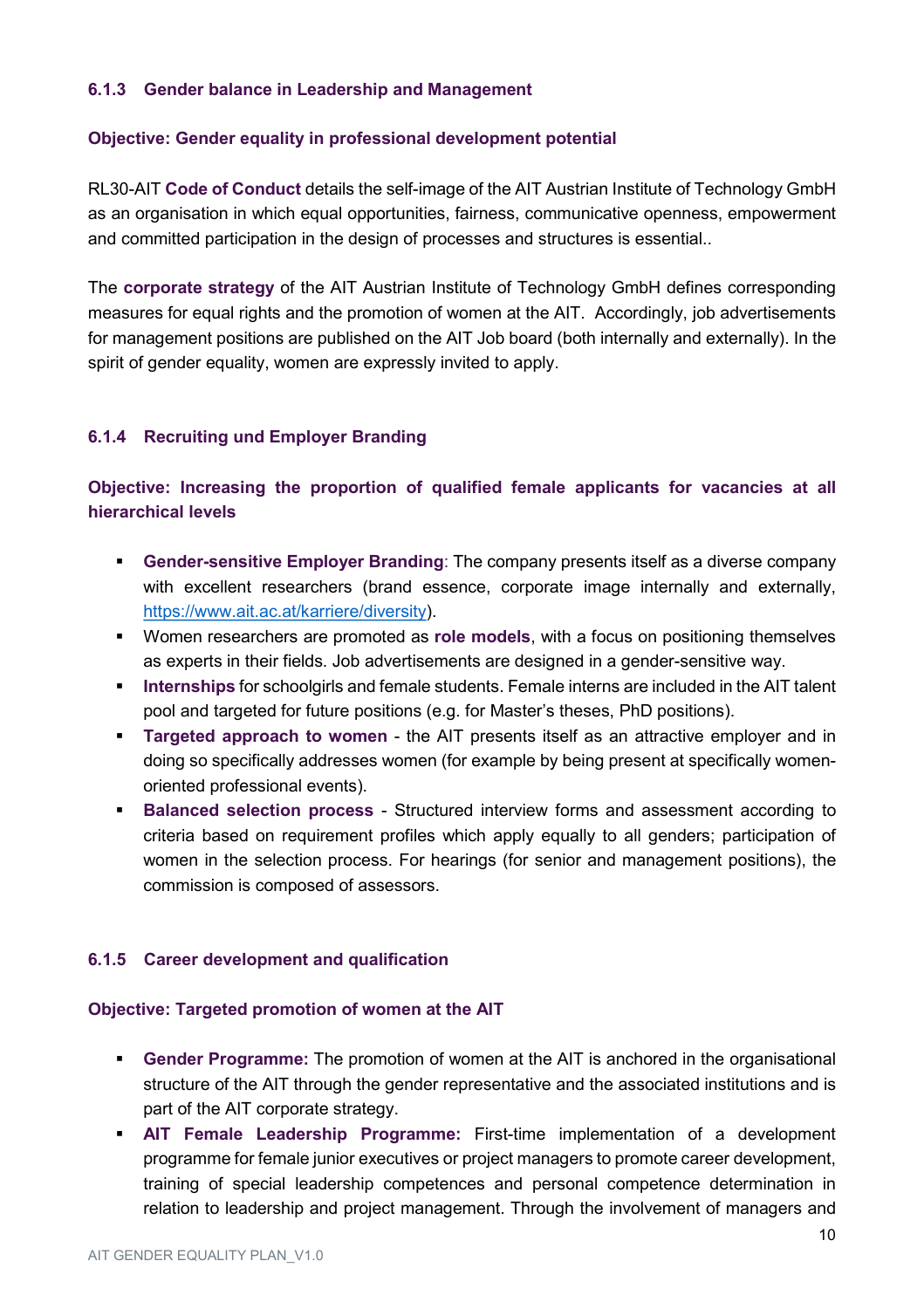targeted communication, awareness of management culture is raised at the AIT and, as a result, a contribution is made to changing the organisational culture

- **Development talks:** Development discussions are based on the regulations of the collective agreement on research and must be held annually. They are recorded uniformly; the content is the achievement of results as well as specific quality criteria and the agreement of qualification measures. The consideration of leaves of absence is regulated.
- **Access to all educational measures irrespective of gender** and level of employment: Women and men receive the same amount of training in terms of time and budget.
- **Offering trainings** specifically designed to empower women.

## <span id="page-11-0"></span>**6.1.6 Gender Training**

#### **Objective: Promoting a gender-sensitive work culture**

- **Mandatory training** on the topic of equality, gender & diversity for managers and staff. The focus is on the legal framework and practice, the implementation of gender and diversity perspectives in management practice, self-reflection with regards to one's own role and dealing with "unconscious (gender) bias". The trainings are carried out by specialists.
- **Seminars offered** at the AIT are reviewed and adapted for **gender-relevant topics** .

#### <span id="page-11-1"></span>**6.1.7 Integration of gender dimensions in research**

# **Objective: Integration of gender dimensions in the conception, execution and results of research projects**

The integration of gender dimensions is now an obligatory part of Europeanand national research funding schemes. The inclusion of gender dimensions in research and innovation content promotes the development of new ideas, continuously eliminates gender bias and increasingly integrates societal needs.

- <span id="page-11-3"></span>**Example Form Frumal Servery Condom Server Cerated and supports the gender-appropriate** conception, description and implementation of research projects. Gender aspects are taken into account in the composition of the project team and the orientation of the project objectives.
- **Consideration of gender and diversity aspects in AIT research topics**: for example: Molecular Diagnostics (Diabetes), Clinical Diagnostics & Therapy Support (Cardiovascular Diagnostics), Innovation Systems & Digitalisation, Innovation Policy & Transformation (Transformative Governance), Experience Business Transformation (Capturing Experience), Cyber Security (Cyber Situational Awareness), Data Science for Public Security (E-Commerce), Integrated Energy Systems (Energy markets - flexibility for markets and networks), Urban Resilience & Transformation, Integrated Mobility Systems (Design of Responsive Mobility Systems.

-

<span id="page-11-2"></span> $\rm ^6$  $\rm ^6$  AIT document "Gender Mainstreaming – Guideline for taking the gender dimension into account in project proposals"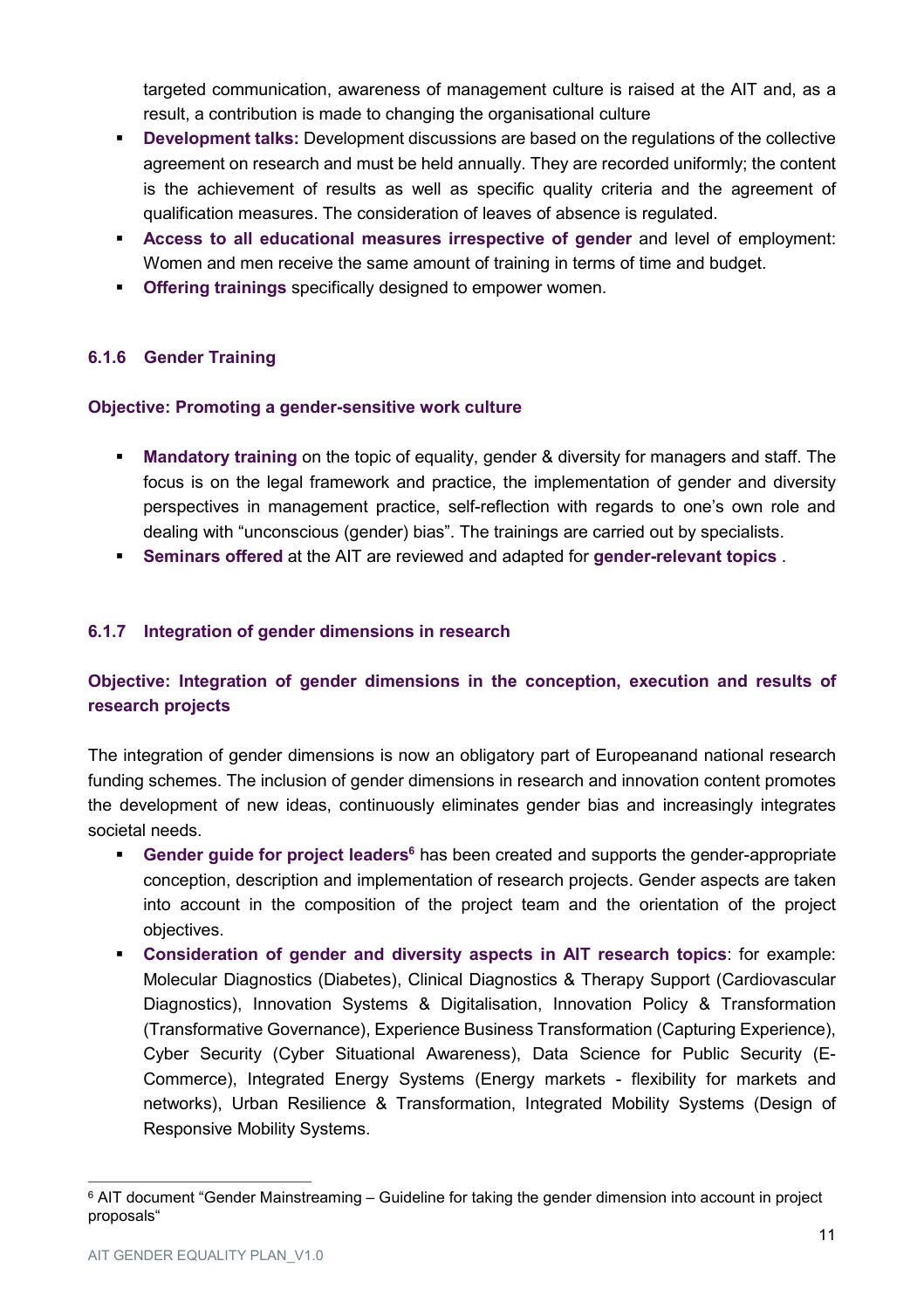# <span id="page-12-0"></span>**6.2 Measures to be implemented 2021 - 2022**

# <span id="page-12-1"></span>**6.2.1 Organisational culture**

#### **Objective: Embedding gender equality as part of the organisational culture**

#### **Communication focus "Women in Research"**

| Measure     | External and internal public relations work to present the top |
|-------------|----------------------------------------------------------------|
|             | achievements and fields of work of AIT experts                 |
| Responsible | Corporate and Marketing Communications, Gender office          |
|             | Implementation period   As of Q1/2021 continuous               |

#### **Continuation of the AIT Women's Network**

| Measure                               | Support for the relaunch and follow-up activities of the AIT Women's |
|---------------------------------------|----------------------------------------------------------------------|
|                                       | <b>Network</b>                                                       |
| Responsible                           | Core team of the AIT Women's Network, Gender Office                  |
| Implementation period   As of Q2/2021 |                                                                      |

#### **Improving the reporting process of gender-related issues for employees**

| Measure                         | Transfer of the gender mailbox (see 3.6) to the AIT Whistle-Blowing |
|---------------------------------|---------------------------------------------------------------------|
|                                 | <b>Platform</b>                                                     |
| Responsible                     | Gender Office, Legal & HR Services                                  |
| Implementation period   Q3/2021 |                                                                     |

#### **Awareness-Building Unconscious Gender Bias in Science and Technology**

| Measure     | Corporate Wording, Our Values                      |
|-------------|----------------------------------------------------|
| Responsible | Corporate and Marketing Communications, Management |
|             | Implementation period   as of Q3/2021 continuous   |

## **Sustainable anchoring of gender equality in the company**

| <b>Measure</b>                  | Inclusion of equality-related KPIs in the management target |
|---------------------------------|-------------------------------------------------------------|
|                                 | agreement                                                   |
| Responsible                     | <b>Executive Board, Management</b>                          |
| Implementation period   Q1/2022 |                                                             |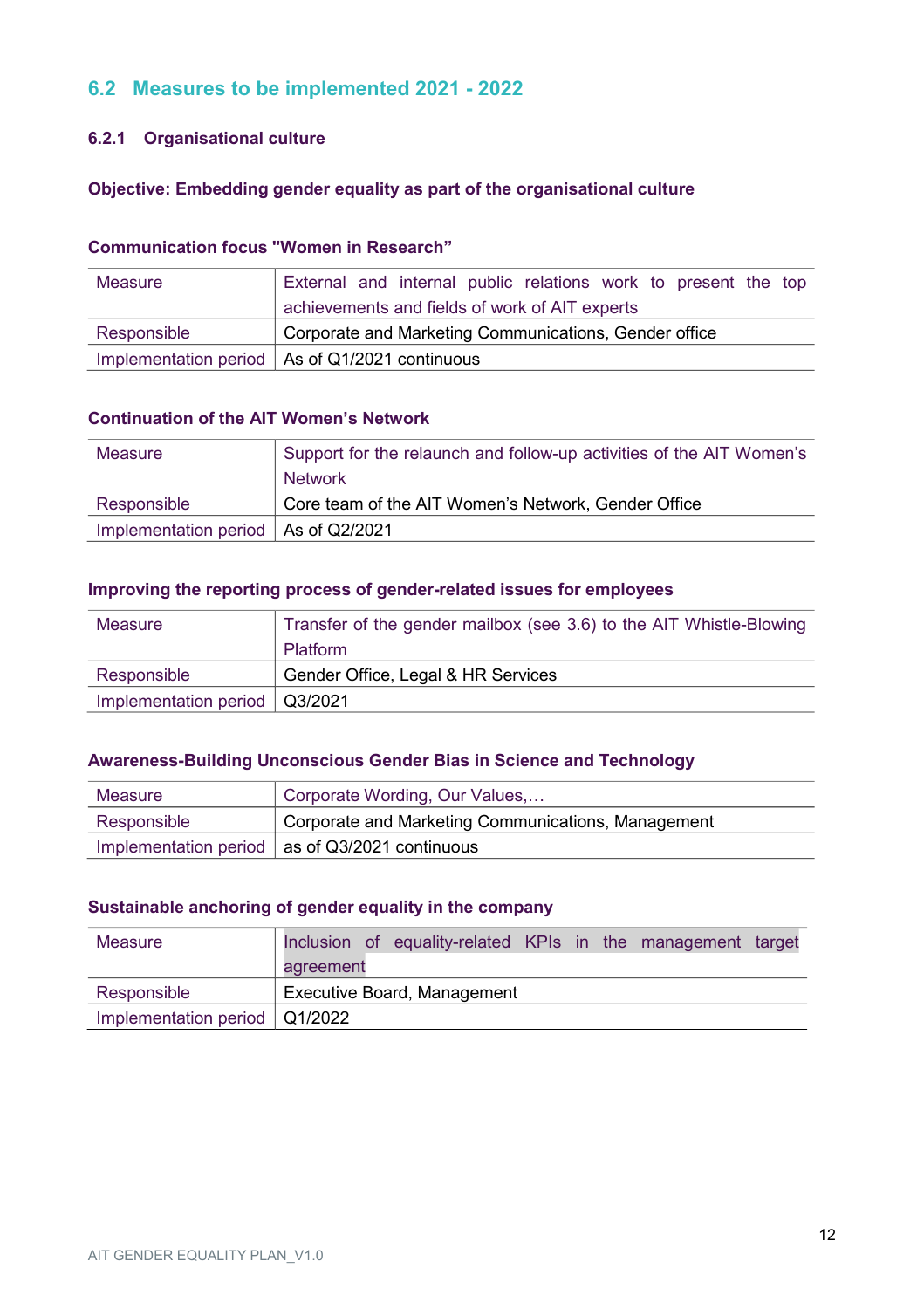#### **Mentoring programme**

| Measure                         | Implementation of a (women's) mentoring programme at the AIT. |
|---------------------------------|---------------------------------------------------------------|
|                                 | Focus on gender aspects                                       |
| Responsible                     | <b>Gender Office</b>                                          |
| Implementation period   Q1/2022 |                                                               |

# **Increasing the proportion of women in middle, senior project management and leadership positions**

| Measure                         | Inclusion of equality-related KPIs in the management target |
|---------------------------------|-------------------------------------------------------------|
|                                 | agreement                                                   |
| Responsible                     | Executive Board, Management, Gender Office                  |
| Implementation period   Q2/2022 |                                                             |

#### <span id="page-13-0"></span>**6.2.2 Work-Life Balance**

#### **Objective: Supporting our employees in creating their personal work-life balance**

#### **Holiday childcare**

| <b>Measure</b> | Support for care of primary school children during holiday periods. |
|----------------|---------------------------------------------------------------------|
|                | Pilot projects                                                      |
| Responsible    | Works council                                                       |
|                | Implementation period   Summer holidays 2021                        |

## **Parental leave management system: Marginal employment as well as the possibility of returning from part-time to full-time employment**

| <b>Measure</b>                  | Improving the re-entry planning of women returning from maternity |
|---------------------------------|-------------------------------------------------------------------|
|                                 | leave                                                             |
| Responsible                     | Management                                                        |
| Implementation period   Q1/2022 |                                                                   |

#### <span id="page-13-1"></span>**6.2.3 Recruiting und Employer Branding**

**Objective: Increasing the proportion of qualified female applicants for vacancies at all hierarchical levels**

#### **Motivation of women to take an interest in internal career paths**

| Measure                         | Gender-sensitive formulation of internal function and role descriptions |
|---------------------------------|-------------------------------------------------------------------------|
| Responsible                     | Head of Recruiting & HR Development                                     |
| Implementation period   Q3/2021 |                                                                         |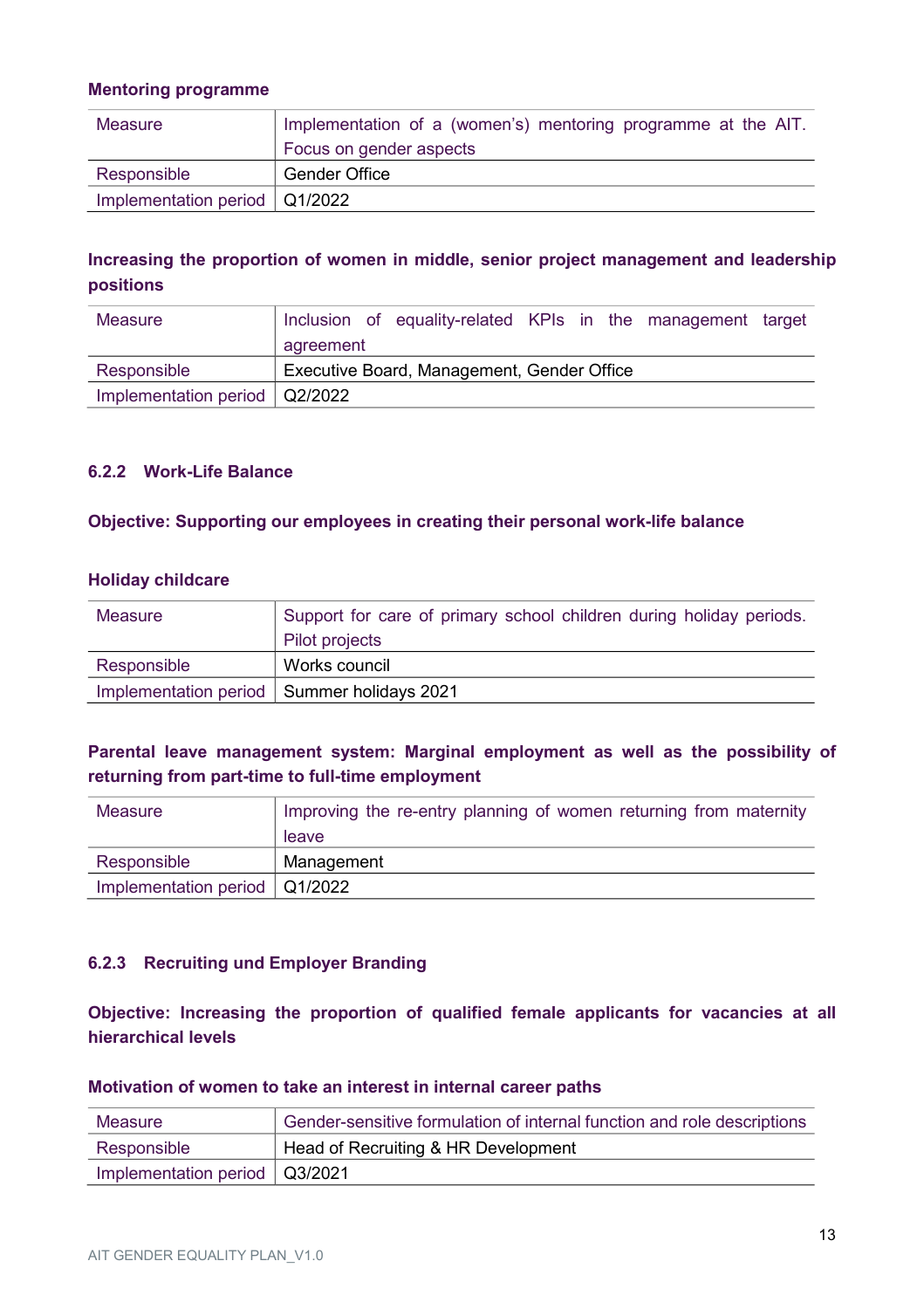#### **Identification of female potential (external)**

| Measure                         | Build a culture of recommendation and expand contact with external |
|---------------------------------|--------------------------------------------------------------------|
|                                 | (women's) networks                                                 |
| Responsible                     | Head of Recruiting & HR Development, Management                    |
| Implementation period   Q1/2022 |                                                                    |

# **Increasing the proportion of women in middle and senior project management and leadership positions**

| <b>Measure</b>                  | Establishment of pro-women guidelines for appointments to |  |  |  |
|---------------------------------|-----------------------------------------------------------|--|--|--|
|                                 | advertised positions                                      |  |  |  |
| Responsible                     | Executive Board, Management, Gender Office                |  |  |  |
| Implementation period   Q2/2022 |                                                           |  |  |  |

## <span id="page-14-0"></span>**6.2.4 Career development and qualification**

#### **Objective: Targeted promotion of women at the AIT**

#### **AIT Female Leadership Development Programme**

| <b>Measure</b> | Implementation of the development programme for women leaders<br>(6.5.1)                                                                |
|----------------|-----------------------------------------------------------------------------------------------------------------------------------------|
| Responsible    | Executive Board, Management, Head of Recruiting & HR<br>Genderoffice,<br>Marketing<br>Development<br>Corporate<br>and<br>Communications |
|                | Implementation period   April 2021 - February 2022.                                                                                     |

#### **Introduction of potential discussions**

| <b>Measure</b>                  | Annual discussions between management and Recruiting & HR              |
|---------------------------------|------------------------------------------------------------------------|
|                                 | Development to determine the potential of all employees with a special |
|                                 | focus on female employees and reduction of the leaky pipeline          |
| Responsible                     | Management, Head of Recruiting & HR Development                        |
| Implementation period   Q1/2022 |                                                                        |

#### **Increasing the use of additional qualification during parental leave and maternity leave**

| Measure     | Offer of qualification measures for the target group |  |
|-------------|------------------------------------------------------|--|
| Responsible | Management                                           |  |
|             | Implementation period   As of Q1/2022 continuous     |  |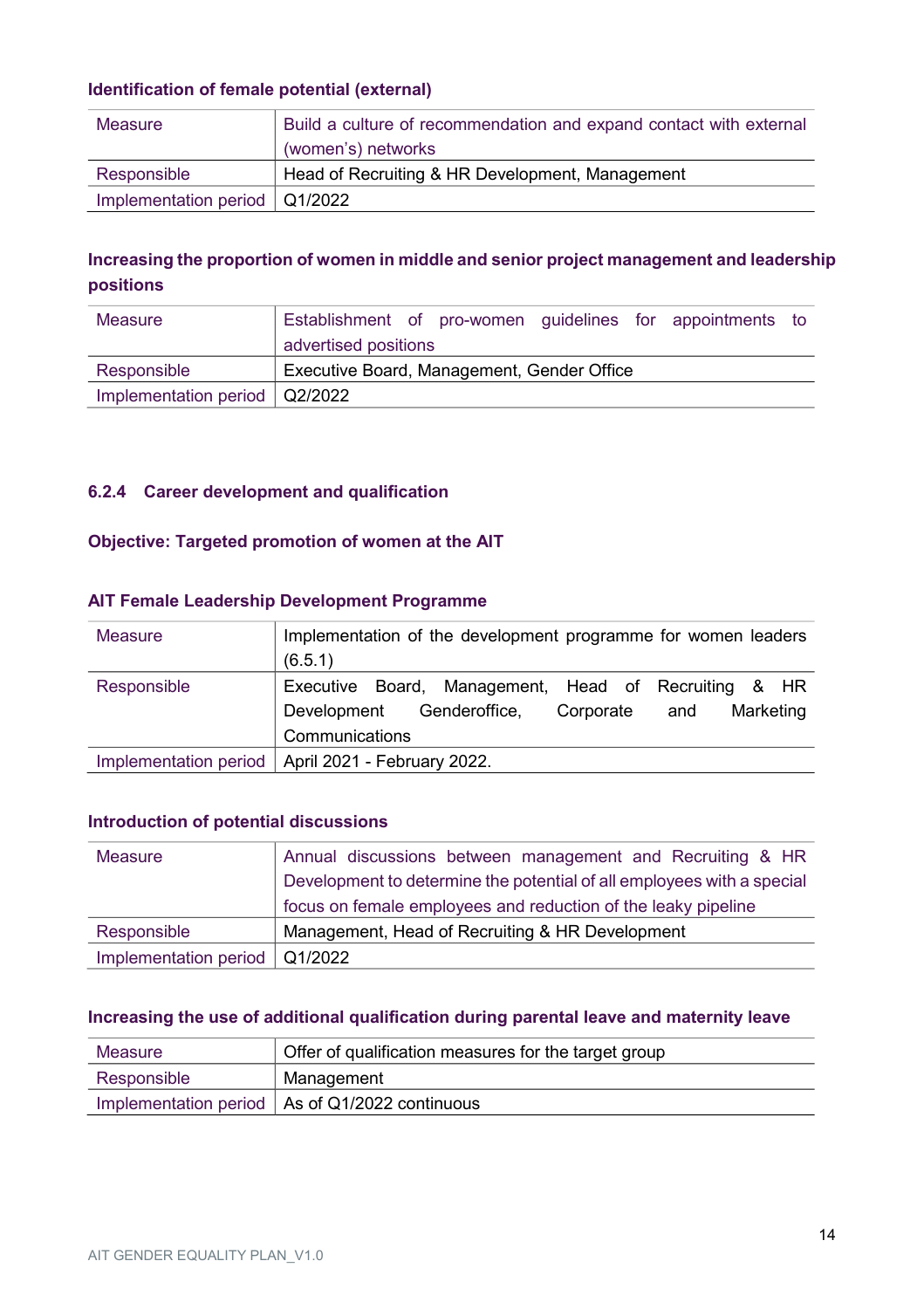# <span id="page-15-0"></span>**6.2.5 Gender Training**

| <b>Measure</b> | Conception of a follow-up training for management, employees who<br>have already completed the AIT Gender & Diversity Training (see<br>6.1.6 |
|----------------|----------------------------------------------------------------------------------------------------------------------------------------------|
| Responsible    | Management, Head of Recruiting & HR Development                                                                                              |
|                | Implementation period   As of Q2/2022 continuous                                                                                             |

# **Mandatory further training on the topic of equality, gender & diversity**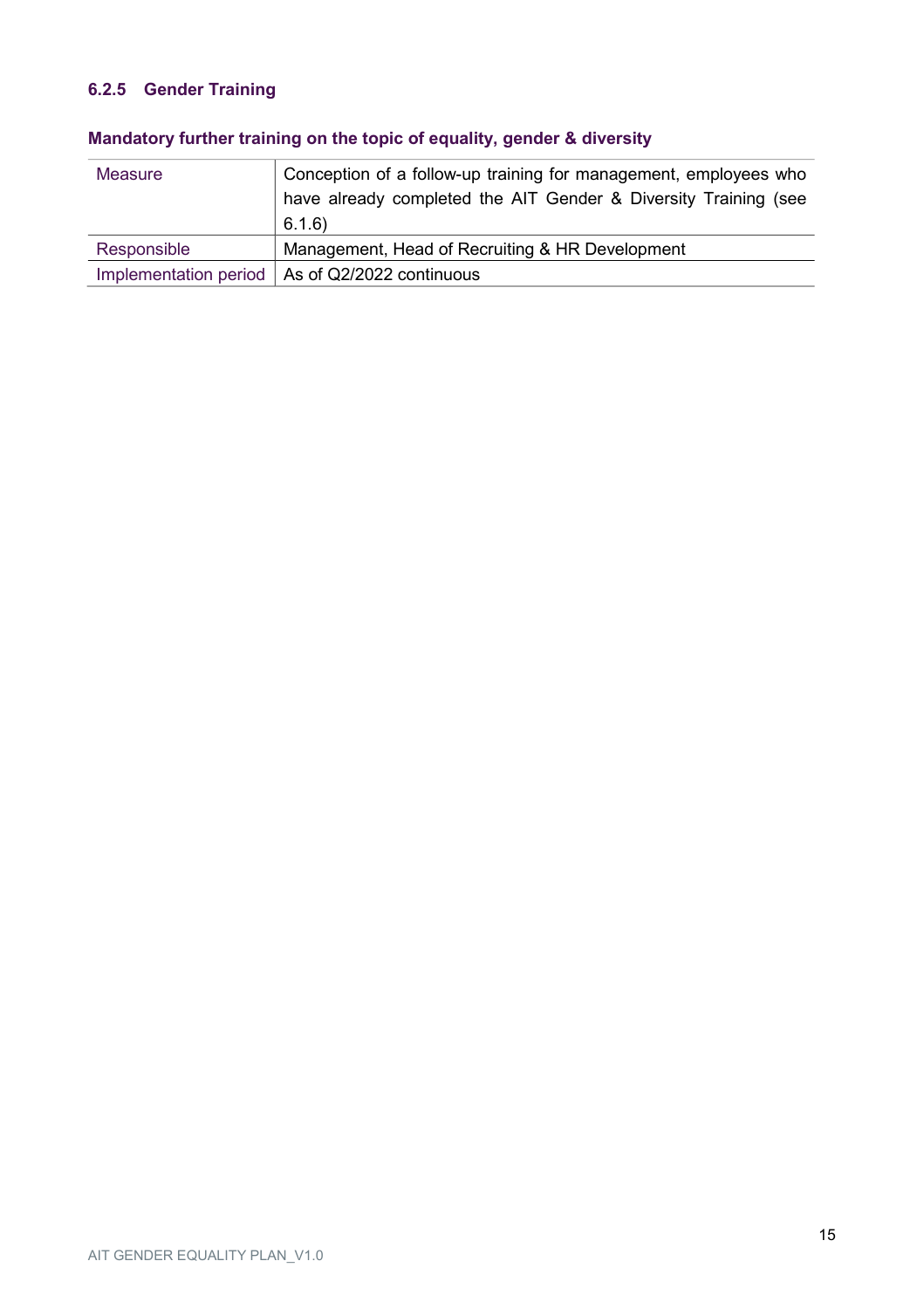# <span id="page-16-0"></span>7 REFERENCES

The documents listed are available on the AIT intranet.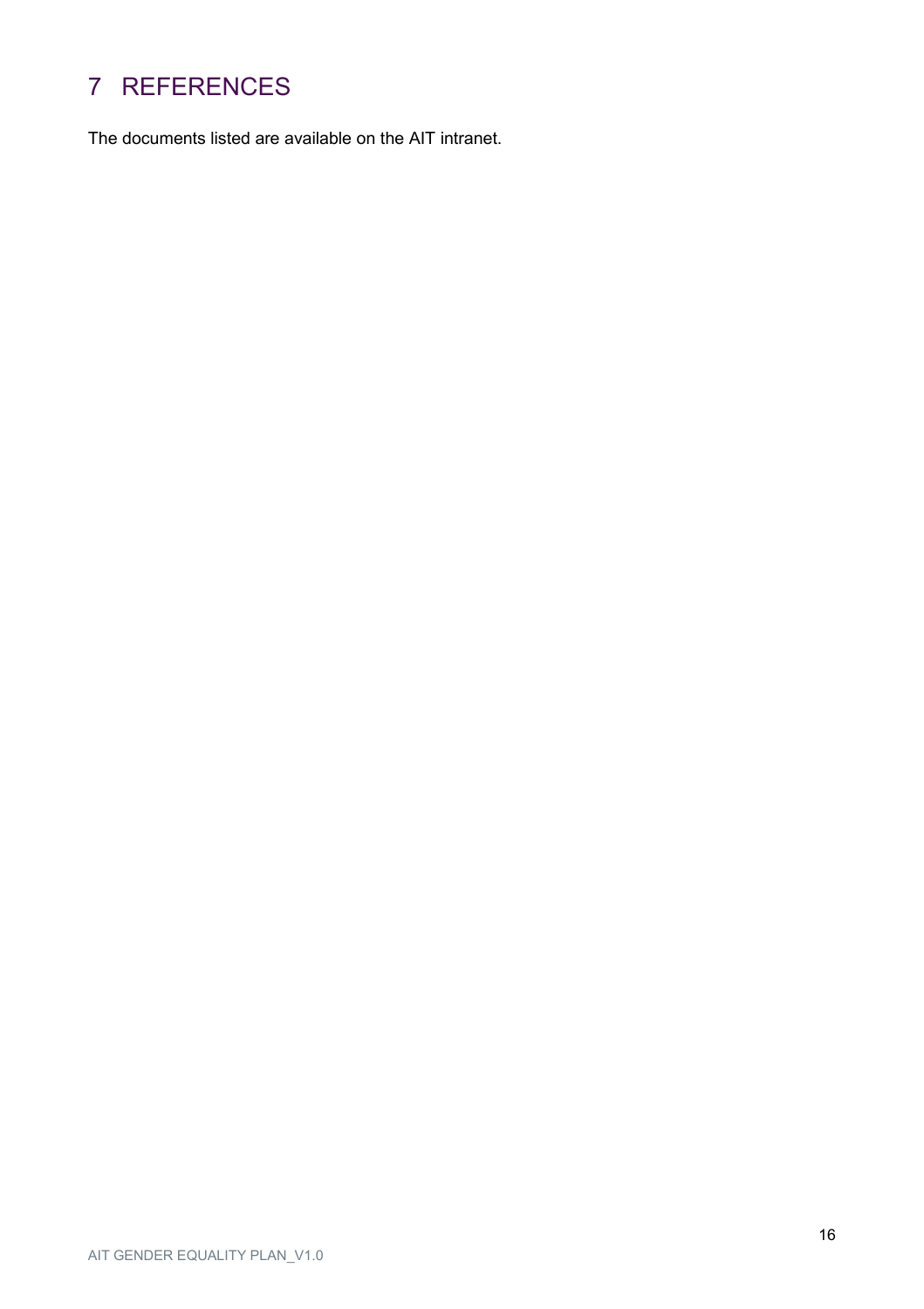Vienna, 15.06.2021

AIT Austrian Institute of Technology GmbH

DI Anton Plimon **Managing Director** 

 $\overline{C}$ 

AIT Austrian Institute of Technology GmbH

Prof. Dr. Wolfgang Knoll<br>Managing Director